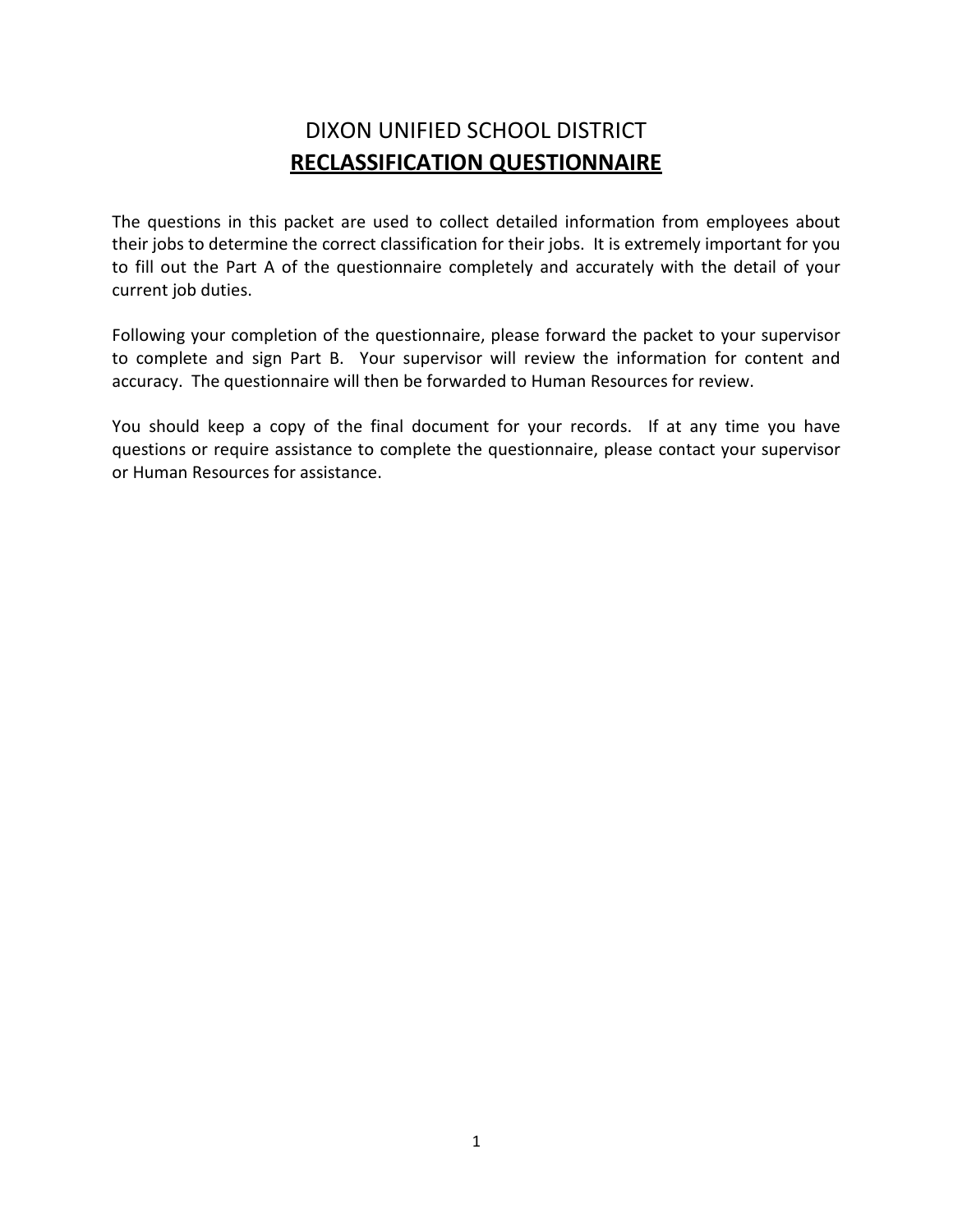### **RECLASSIFICATION QUESTIONNAIRE – Employee Summary – PART A**

#### **A. BASIC INFORMATION:**

8**.** *Attach your current job description to this packet. Current job descriptions can be found on the District's website under "Human Resources">"Documents".*

9. Indicate how you receive the *majority* of your work assignments related to this request. (please check one)

Work is assigned by supervisor who tells me how it is to be done.

 $\frac{1}{2}$  Work is assigned by supervisor, but I decide how to complete it.

I have responsibility for certain duties, and I know when and how to do them.

I determine what work to do and how to do that work.

#### **B. JUSTIFICATION FOR REVIEW**

10. What duties do you perform and/or what responsibilities have changed or been assumed in your present position that lead to this request for a reclassification? (Use additional paper if necessary.)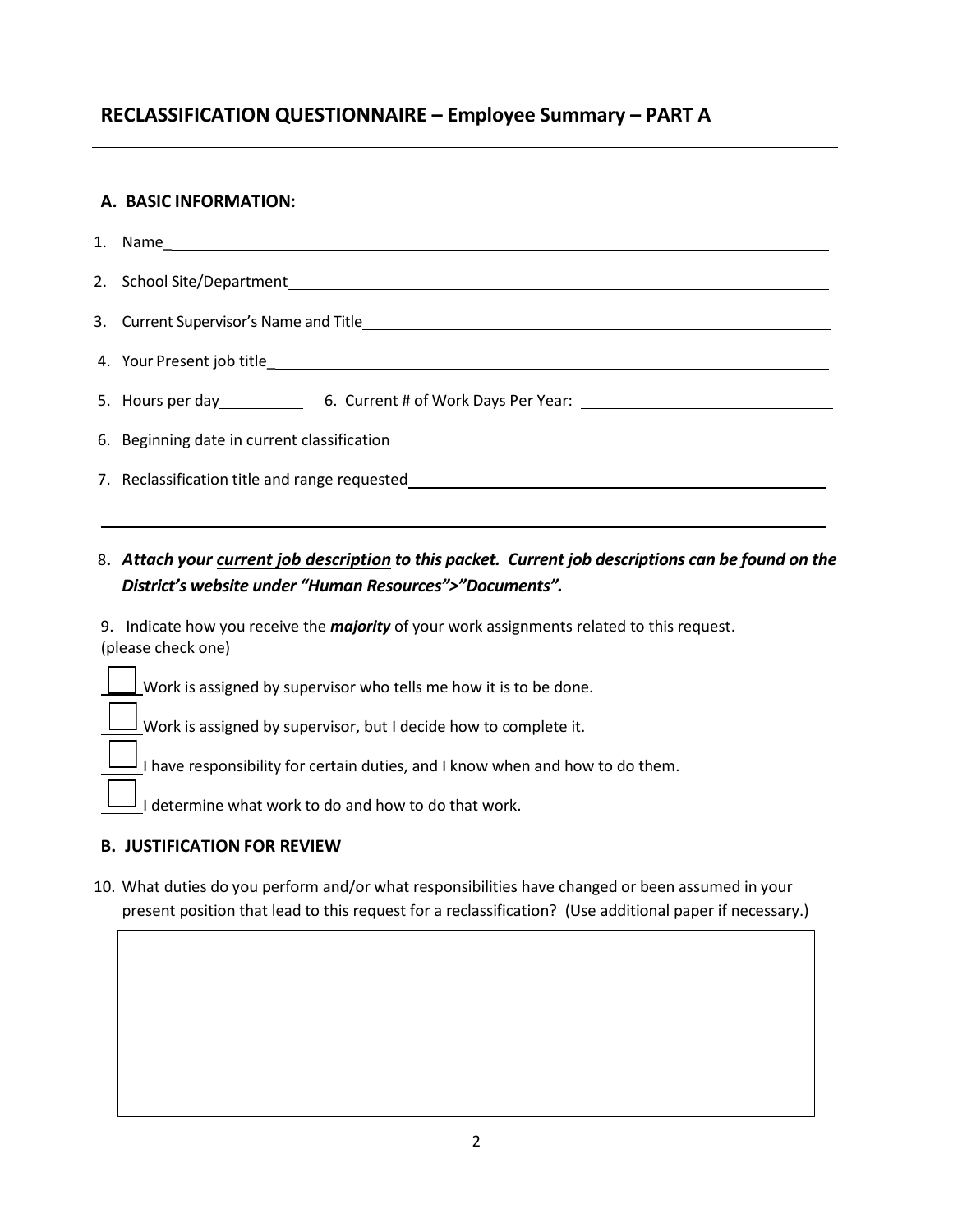11. Please use this chart to describe any part of your current duties **which fall outside of your current job description**. After you have listed the duties, please indicate how often you perform each duty by using a D=Daily, W=Weekly, M=Monthly, Q=Quarterly, A=Annually, or O=Occasionally.

| What Duties Have Been Added to the Position? | Frequency                                                             | <b>Additional Comments</b> |
|----------------------------------------------|-----------------------------------------------------------------------|----------------------------|
|                                              | $(\mathsf{D},\mathsf{W},\mathsf{M},\mathsf{Q},\mathsf{A},\mathsf{O})$ |                            |
|                                              |                                                                       |                            |
|                                              |                                                                       |                            |
|                                              |                                                                       |                            |
|                                              |                                                                       |                            |
|                                              |                                                                       |                            |
|                                              |                                                                       |                            |
|                                              |                                                                       |                            |
|                                              |                                                                       |                            |
|                                              |                                                                       |                            |
|                                              |                                                                       |                            |
|                                              |                                                                       |                            |
|                                              |                                                                       |                            |
|                                              |                                                                       |                            |
|                                              |                                                                       |                            |
|                                              |                                                                       |                            |
|                                              |                                                                       |                            |
|                                              |                                                                       |                            |
|                                              |                                                                       |                            |
|                                              |                                                                       |                            |

(Attach additional pages if necessary)

12. Are there other employees in the same classification?

| ⊷ | NO. |  |
|---|-----|--|
|   |     |  |

13. Could this request affect others in the same classification? Yes  $\Box$  No

14. Do you believe the added duties will be assigned on a continuing basis? Yes  $\lfloor$  No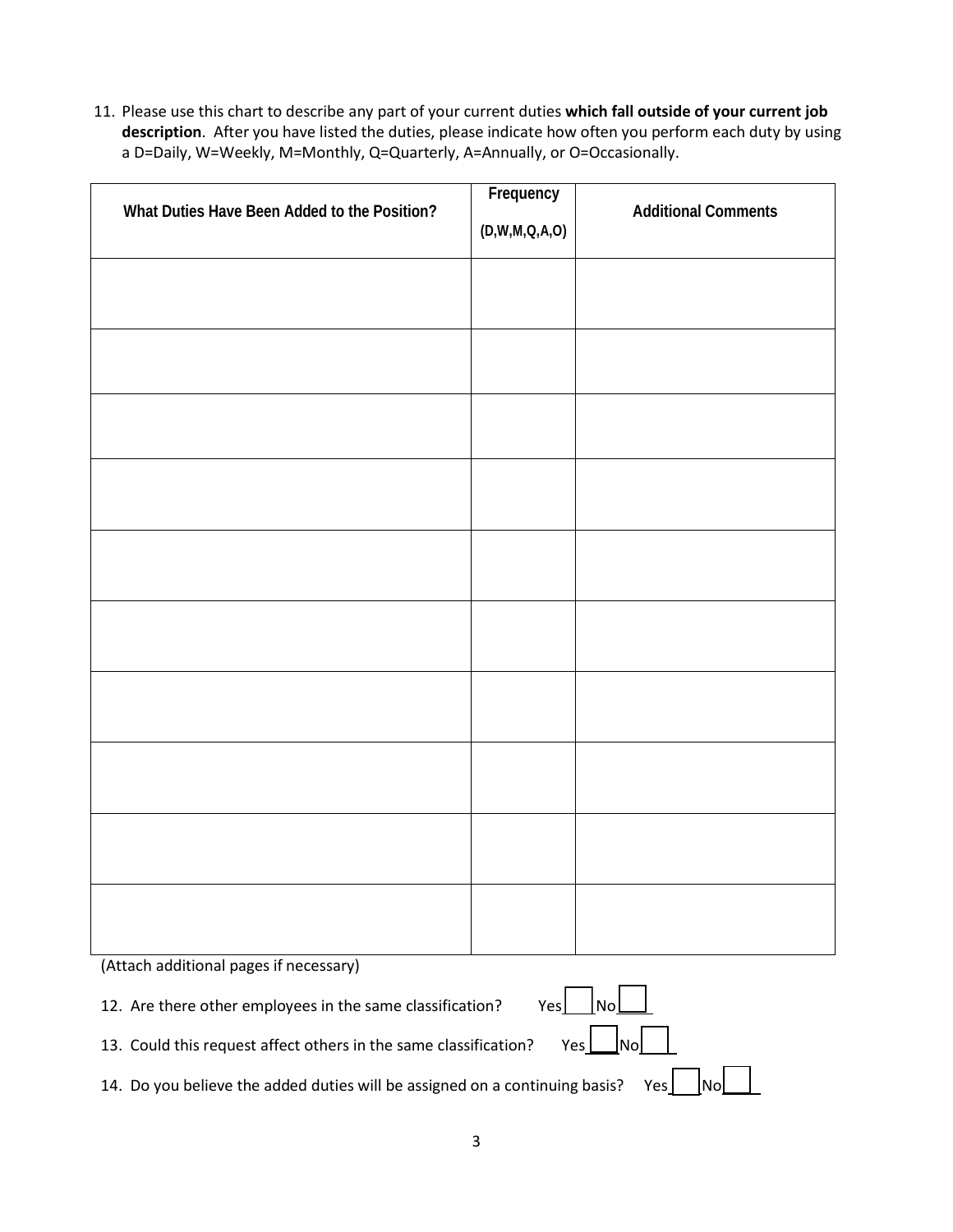- **B. JUSTIFICATION (Continued) . .** . (Please use additional paper if necessary.)
- 15. What new skills does your current position now require that are different from your job title? Please give examples:

16. What new duties are involved or developed by the position and how are they carried out? Please give examples:

17. Please list any certifications, licenses, trainings that you possess that are related to your position OR that you feel are necessary for your position.

18. Please list any trainings that have been assigned by the supervisor that are outside the scope of your current job description: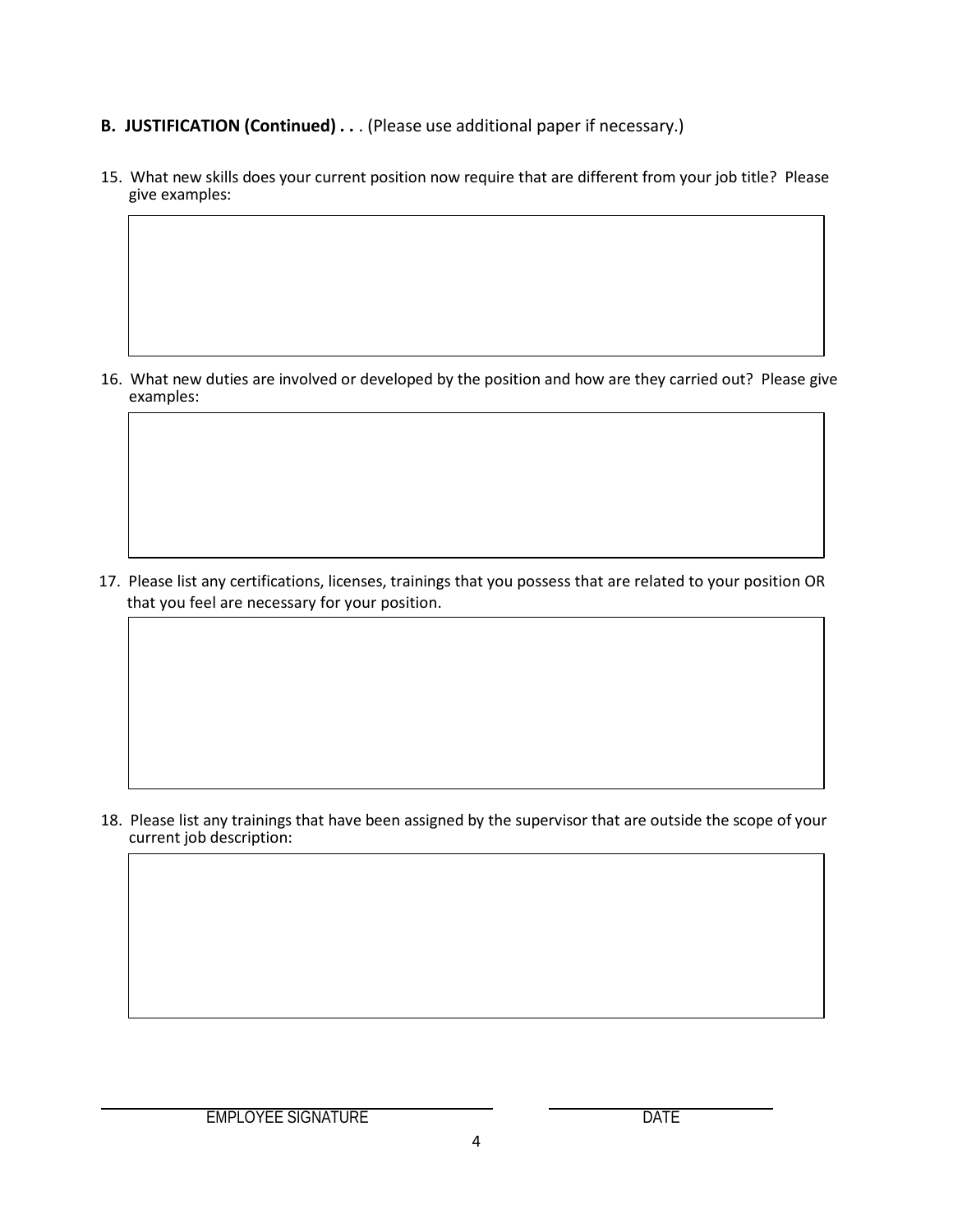## **RECLASSIFICATION QUESTIONNAIRE - Supervisor's Statement and Input – PART B**

- 1. Have you carefully reviewed the employee's completed Form A and does it accurately reflect the duties of the employee?  $\vert$   $\vert$  Yes  $\vert$  No
- 2. If no, please explain your concerns, making reference to the numbered item in the application. (Please do not change information in the application.)

3. Are there any additional duties that you see as a supervisor which were omitted by the applicant that need to be considered?